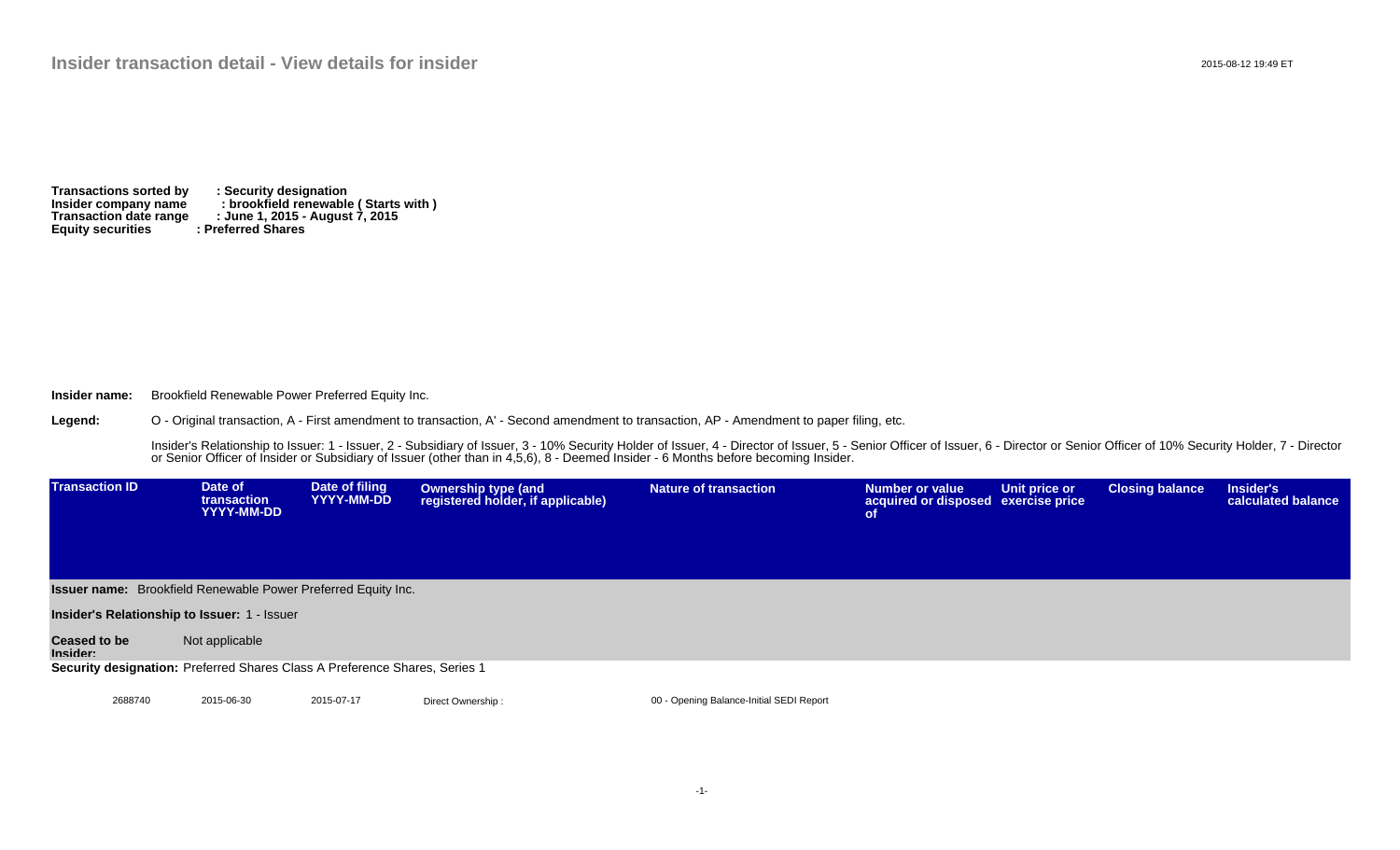| <b>Transaction ID</b> | Date of<br>transaction<br>YYYY-MM-DD | Date of filing<br>YYYY-MM-DD | Ownership type (and<br>registered holder, if applicable) | <b>Nature of transaction</b>                             | <b>Number or value</b><br>acquired or disposed exercise price<br>of | Unit price or | <b>Closing balance</b> | <b>Insider's</b><br>calculated balance |
|-----------------------|--------------------------------------|------------------------------|----------------------------------------------------------|----------------------------------------------------------|---------------------------------------------------------------------|---------------|------------------------|----------------------------------------|
|                       |                                      |                              |                                                          |                                                          |                                                                     |               |                        |                                        |
| 2688744               | 2015-07-02                           | 2015-07-17                   | Direct Ownership:                                        | 38 - Redemption, retraction, cancellation,<br>repurchase | $+2,000$                                                            | 18.2220       | 2,000                  |                                        |
| 2688745               | 2015-07-03                           | 2015-07-17                   | Direct Ownership:                                        | 38 - Redemption, retraction, cancellation,<br>repurchase | $+1,600$                                                            | 18.2494       | 3,600                  |                                        |
| 2688746               | 2015-07-06                           | 2015-07-17                   | Direct Ownership:                                        | 38 - Redemption, retraction, cancellation,<br>repurchase | $+1,100$                                                            | 18.5682       | 4,700                  |                                        |
| 2688749               | 2015-07-07                           | 2015-07-17                   | Direct Ownership:                                        | 38 - Redemption, retraction, cancellation,<br>repurchase | $+2,100$                                                            | 18.6114       | 6,800                  |                                        |
| 2688751               | 2015-07-08                           | 2015-07-17                   | Direct Ownership:                                        | 38 - Redemption, retraction, cancellation,<br>repurchase | $+1,900$                                                            | 18.3816       | 8,700                  |                                        |
| 2688753               | 2015-07-09                           | 2015-07-17                   | Direct Ownership:                                        | 38 - Redemption, retraction, cancellation,<br>repurchase | $+1,700$                                                            | 18.5153       | 10,400                 |                                        |
| 2688755               | 2015-07-10                           | 2015-07-17                   | Direct Ownership:                                        | 38 - Redemption, retraction, cancellation,<br>repurchase | $+900$                                                              | 18.4511       | 11,300                 |                                        |
| 2696539               | 2015-07-13                           | 2015-08-07                   | Direct Ownership:                                        | 38 - Redemption, retraction, cancellation,<br>repurchase | $+400$                                                              | 17.8150       | 11,700                 |                                        |
| 2696540               | 2015-07-14                           | 2015-08-07                   | Direct Ownership:                                        | 38 - Redemption, retraction, cancellation,<br>repurchase | $+1,300$                                                            | 17.4092       | 13,000                 |                                        |
| 2688757               | 2015-07-15                           | 2015-07-17                   | Direct Ownership:                                        | 38 - Redemption, retraction, cancellation,<br>repurchase | $-11,300$                                                           |               | 1,700                  |                                        |
| 2696541               | 2015-07-15                           | 2015-08-07                   | Direct Ownership:                                        | 38 - Redemption, retraction, cancellation,<br>repurchase | $+1,500$                                                            | 17.3720       | 3,200                  |                                        |
| 2696543               | 2015-07-16                           | 2015-08-07                   | Direct Ownership:                                        | 38 - Redemption, retraction, cancellation,<br>repurchase | $+900$                                                              | 17.7289       | 4,100                  |                                        |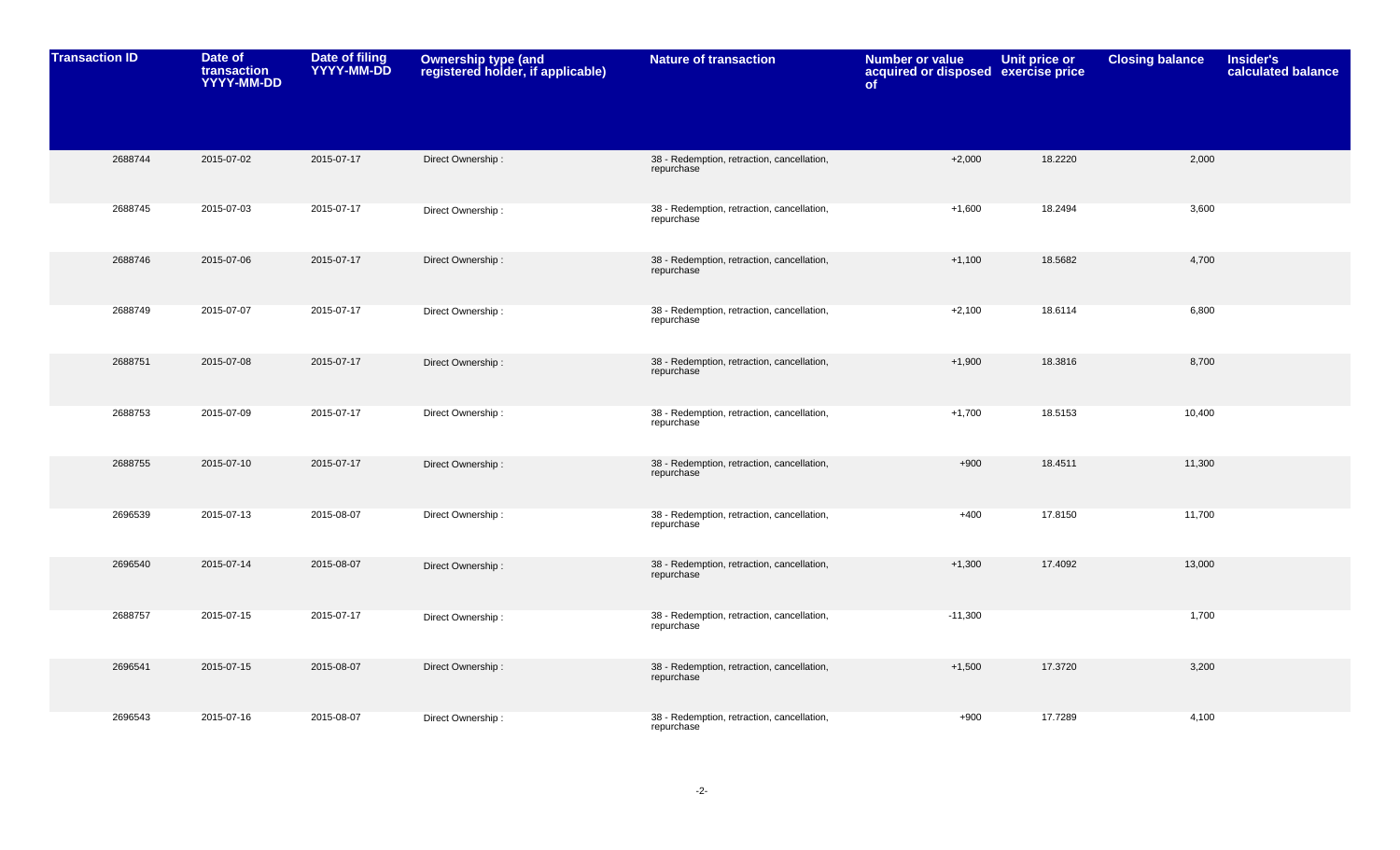| <b>Transaction ID</b> | Date of<br>transaction<br>YYYY-MM-DD | <b>Date of filing</b><br>YYYY-MM-DD | Ownership type (and<br>registered holder, if applicable) | <b>Nature of transaction</b>                             | <b>Number or value</b><br>acquired or disposed exercise price<br>of | <b>Unit price or</b> | <b>Closing balance</b> | <b>Insider's</b><br>calculated balance |
|-----------------------|--------------------------------------|-------------------------------------|----------------------------------------------------------|----------------------------------------------------------|---------------------------------------------------------------------|----------------------|------------------------|----------------------------------------|
|                       |                                      |                                     |                                                          |                                                          |                                                                     |                      |                        |                                        |
| 2696545               | 2015-07-17                           | 2015-08-07                          | Direct Ownership:                                        | 38 - Redemption, retraction, cancellation,<br>repurchase | $+2,700$                                                            | 17.3948              | 6,800                  |                                        |
| 2696547               | 2015-07-20                           | 2015-08-07                          | Direct Ownership:                                        | 38 - Redemption, retraction, cancellation,<br>repurchase | $+600$                                                              | 17.6000              | 7,400                  |                                        |
| 2696549               | 2015-07-21                           | 2015-08-07                          | Direct Ownership:                                        | 38 - Redemption, retraction, cancellation,<br>repurchase | $+200$                                                              | 17.9500              | 7,600                  |                                        |
| 2696552               | 2015-07-22                           | 2015-08-07                          | Direct Ownership:                                        | 38 - Redemption, retraction, cancellation,<br>repurchase | $+1,100$                                                            | 17.9064              | 8,700                  |                                        |
| 2696553               | 2015-07-24                           | 2015-08-07                          | Direct Ownership:                                        | 38 - Redemption, retraction, cancellation,<br>repurchase | $+1,300$                                                            | 17.8954              | 10,000                 |                                        |
| 2696556               | 2015-07-27                           | 2015-08-07                          | Direct Ownership:                                        | 38 - Redemption, retraction, cancellation,<br>repurchase | $+1,000$                                                            | 17.6500              | 11,000                 |                                        |
| 2696558               | 2015-07-28                           | 2015-08-07                          | Direct Ownership:                                        | 38 - Redemption, retraction, cancellation,<br>repurchase | $+2,700$                                                            | 17.6426              | 13,700                 |                                        |
| 2696566               | 2015-07-29                           | 2015-08-07                          | Direct Ownership:                                        | 38 - Redemption, retraction, cancellation,<br>repurchase | $+2,718$                                                            | 17.4381              | 16,418                 |                                        |
| 2696569               | 2015-07-30                           | 2015-08-07                          | Direct Ownership:                                        | 38 - Redemption, retraction, cancellation,<br>repurchase | $+100$                                                              | 17.6800              | 16,518                 |                                        |
| 2696563               | 2015-07-31                           | 2015-08-07                          | Direct Ownership:                                        | 38 - Redemption, retraction, cancellation,<br>repurchase | $-13,700$                                                           |                      | 2,818                  |                                        |
| 2696571               | 2015-07-31                           | 2015-08-07                          | Direct Ownership:                                        | 38 - Redemption, retraction, cancellation,<br>repurchase | $+800$                                                              | 17.8300              | 3,618                  |                                        |

**Security designation:** Preferred Shares Class A Preference Shares, Series 2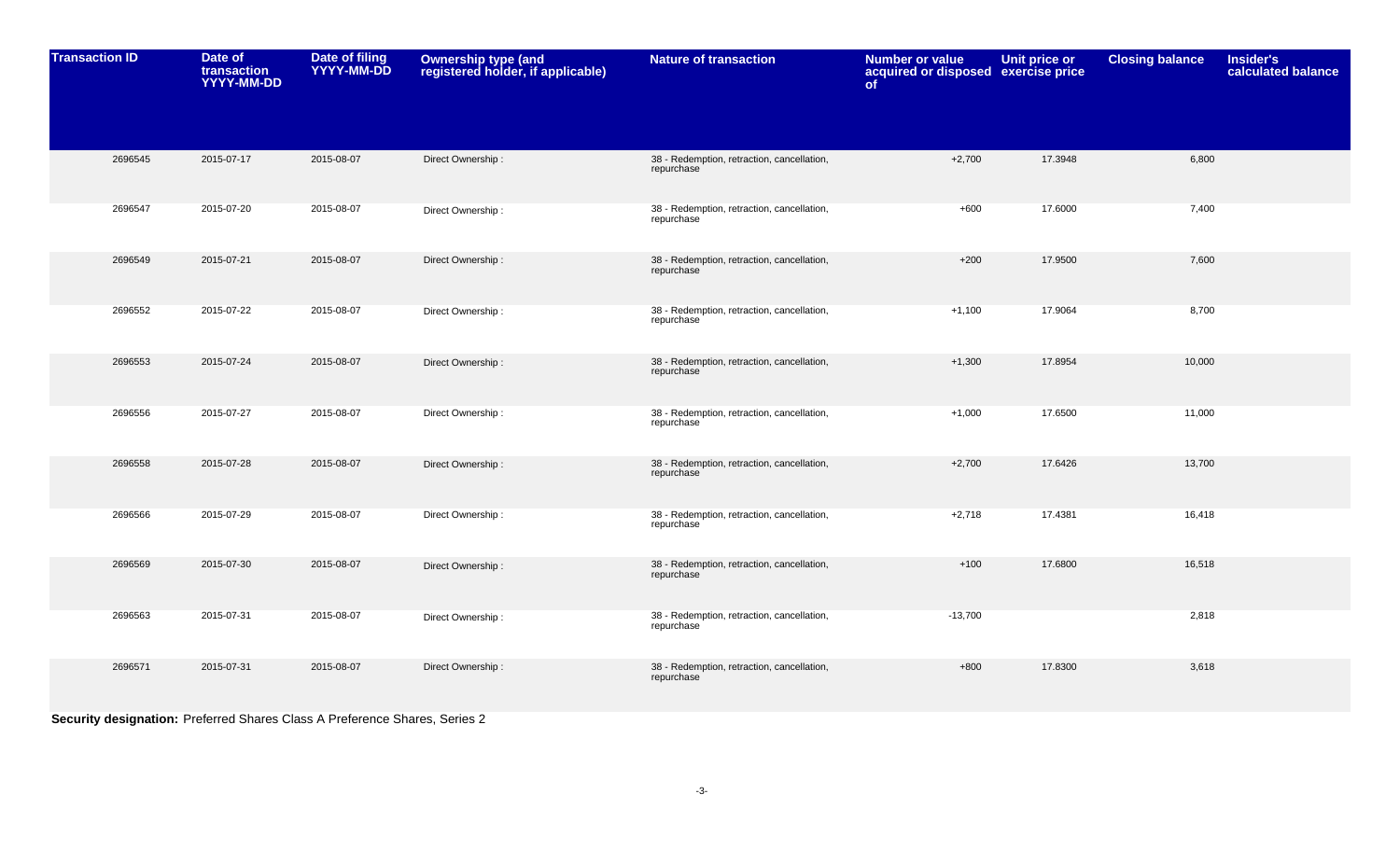| <b>Transaction ID</b> | Date of<br>transaction<br>YYYY-MM-DD | Date of filing<br>YYYY-MM-DD | Ownership type (and<br>registered holder, if applicable) | <b>Nature of transaction</b>                             | <b>Number or value</b><br>acquired or disposed exercise price<br>of | <b>Unit price or</b> | <b>Closing balance</b> | Insider's<br>calculated balance |
|-----------------------|--------------------------------------|------------------------------|----------------------------------------------------------|----------------------------------------------------------|---------------------------------------------------------------------|----------------------|------------------------|---------------------------------|
|                       |                                      |                              |                                                          |                                                          |                                                                     |                      |                        |                                 |
| 2688760               | 2015-06-30                           | 2015-07-17                   | Direct Ownership:                                        | 00 - Opening Balance-Initial SEDI Report                 |                                                                     |                      |                        |                                 |
| 2688762               | 2015-07-02                           | 2015-07-17                   | Direct Ownership:                                        | 38 - Redemption, retraction, cancellation,<br>repurchase | $+1,000$                                                            | 16.6360              | 1,000                  |                                 |
| 2688763               | 2015-07-06                           | 2015-07-17                   | Direct Ownership:                                        | 38 - Redemption, retraction, cancellation,<br>repurchase | $+600$                                                              | 16.7500              | 1,600                  |                                 |
| 2688764               | 2015-07-08                           | 2015-07-17                   | Direct Ownership:                                        | 38 - Redemption, retraction, cancellation,<br>repurchase | $+700$                                                              | 16.5743              | 2,300                  |                                 |
| 2688766               | 2015-07-09                           | 2015-07-17                   | Direct Ownership:                                        | 38 - Redemption, retraction, cancellation,<br>repurchase | $+500$                                                              | 16.8500              | 2,800                  |                                 |
| 2696578               | 2015-07-14                           | 2015-08-07                   | Direct Ownership:                                        | 38 - Redemption, retraction, cancellation,<br>repurchase | $+400$                                                              | 16.0650              | 3,200                  |                                 |
| 2688767               | 2015-07-15                           | 2015-07-17                   | Direct Ownership:                                        | 38 - Redemption, retraction, cancellation,<br>repurchase | $-2,800$                                                            |                      | 400                    |                                 |
| 2696580               | 2015-07-15                           | 2015-08-07                   | Direct Ownership:                                        | 38 - Redemption, retraction, cancellation,<br>repurchase | $+300$                                                              | 15.5667              | 700                    |                                 |
| 2696581               | 2015-07-20                           | 2015-08-07                   | Direct Ownership:                                        | 38 - Redemption, retraction, cancellation,<br>repurchase | $+800$                                                              | 15.6950              | 1,500                  |                                 |
| 2696583               | 2015-07-21                           | 2015-08-07                   | Direct Ownership:                                        | 38 - Redemption, retraction, cancellation,<br>repurchase | $+100$                                                              | 15.9400              | 1,600                  |                                 |
| 2696584               | 2015-07-22                           | 2015-08-07                   | Direct Ownership:                                        | 38 - Redemption, retraction, cancellation,<br>repurchase | $+200$                                                              | 16.3000              | 1,800                  |                                 |
| 2696587               | 2015-07-23                           | 2015-08-07                   | Direct Ownership:                                        | 38 - Redemption, retraction, cancellation,<br>repurchase | $+300$                                                              | 16.3533              | 2,100                  |                                 |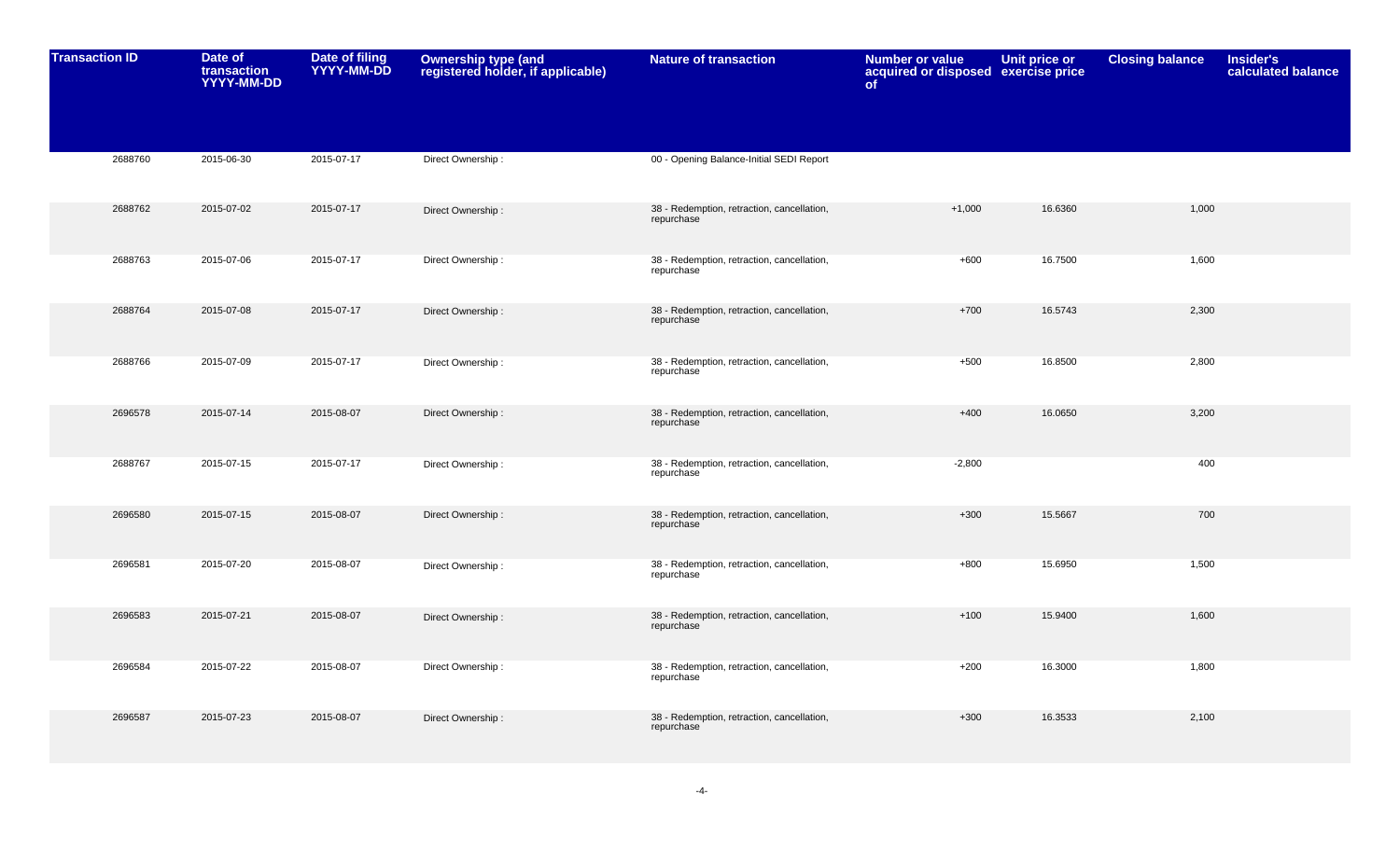| <b>Transaction ID</b> |         | Date of<br>transaction<br>YYYY-MM-DD | Date of filing<br>YYYY-MM-DD                                               | Ownership type (and<br>registered holder, if applicable) | <b>Nature of transaction</b>                             | <b>Number or value</b><br>acquired or disposed exercise price<br>of | Unit price or | <b>Closing balance</b> | <b>Insider's</b><br>calculated balance |
|-----------------------|---------|--------------------------------------|----------------------------------------------------------------------------|----------------------------------------------------------|----------------------------------------------------------|---------------------------------------------------------------------|---------------|------------------------|----------------------------------------|
|                       | 2696590 | 2015-07-24                           | 2015-08-07                                                                 | Direct Ownership:                                        | 38 - Redemption, retraction, cancellation,<br>repurchase | $+400$                                                              | 16.1475       | 2,500                  |                                        |
|                       | 2696591 | 2015-07-28                           | 2015-08-07                                                                 | Direct Ownership:                                        | 38 - Redemption, retraction, cancellation,<br>repurchase | $+600$                                                              | 16.2833       | 3,100                  |                                        |
|                       | 2696593 | 2015-07-29                           | 2015-08-07                                                                 | Direct Ownership:                                        | 38 - Redemption, retraction, cancellation,<br>repurchase | $+600$                                                              | 16.3400       | 3,700                  |                                        |
|                       | 2696592 | 2015-07-31                           | 2015-08-07                                                                 | Direct Ownership:                                        | 38 - Redemption, retraction, cancellation,<br>repurchase | $-3,100$                                                            |               | 600                    |                                        |
|                       |         |                                      | Security designation: Preferred Shares Class A Preference Shares, Series 3 |                                                          |                                                          |                                                                     |               |                        |                                        |
|                       | 2688768 | 2015-06-30                           | 2015-07-17                                                                 | Direct Ownership:                                        | 00 - Opening Balance-Initial SEDI Report                 |                                                                     |               |                        |                                        |
|                       | 2688769 | 2015-07-02                           | 2015-07-17                                                                 | Direct Ownership:                                        | 38 - Redemption, retraction, cancellation,<br>repurchase | $+800$                                                              | 21.1175       | 800                    |                                        |
|                       | 2688770 | 2015-07-03                           | 2015-07-17                                                                 | Direct Ownership:                                        | 38 - Redemption, retraction, cancellation,<br>repurchase | $+800$                                                              | 21.2125       | 1,600                  |                                        |
|                       | 2688771 | 2015-07-06                           | 2015-07-17                                                                 | Direct Ownership:                                        | 38 - Redemption, retraction, cancellation,<br>repurchase | $+200$                                                              | 21.3500       | 1,800                  |                                        |
|                       | 2688772 | 2015-07-07                           | 2015-07-17                                                                 | Direct Ownership:                                        | 38 - Redemption, retraction, cancellation,<br>repurchase | $+2,067$                                                            | 21.3203       | 3,867                  |                                        |
|                       | 2688774 | 2015-07-08                           | 2015-07-17                                                                 | Direct Ownership:                                        | 38 - Redemption, retraction, cancellation,<br>repurchase | $+1,900$                                                            | 21.2900       | 5,767                  |                                        |
|                       | 2688775 | 2015-07-09                           | 2015-07-17                                                                 | Direct Ownership:                                        | 38 - Redemption, retraction, cancellation,<br>repurchase | $+2,000$                                                            | 21.1805       | 7,767                  |                                        |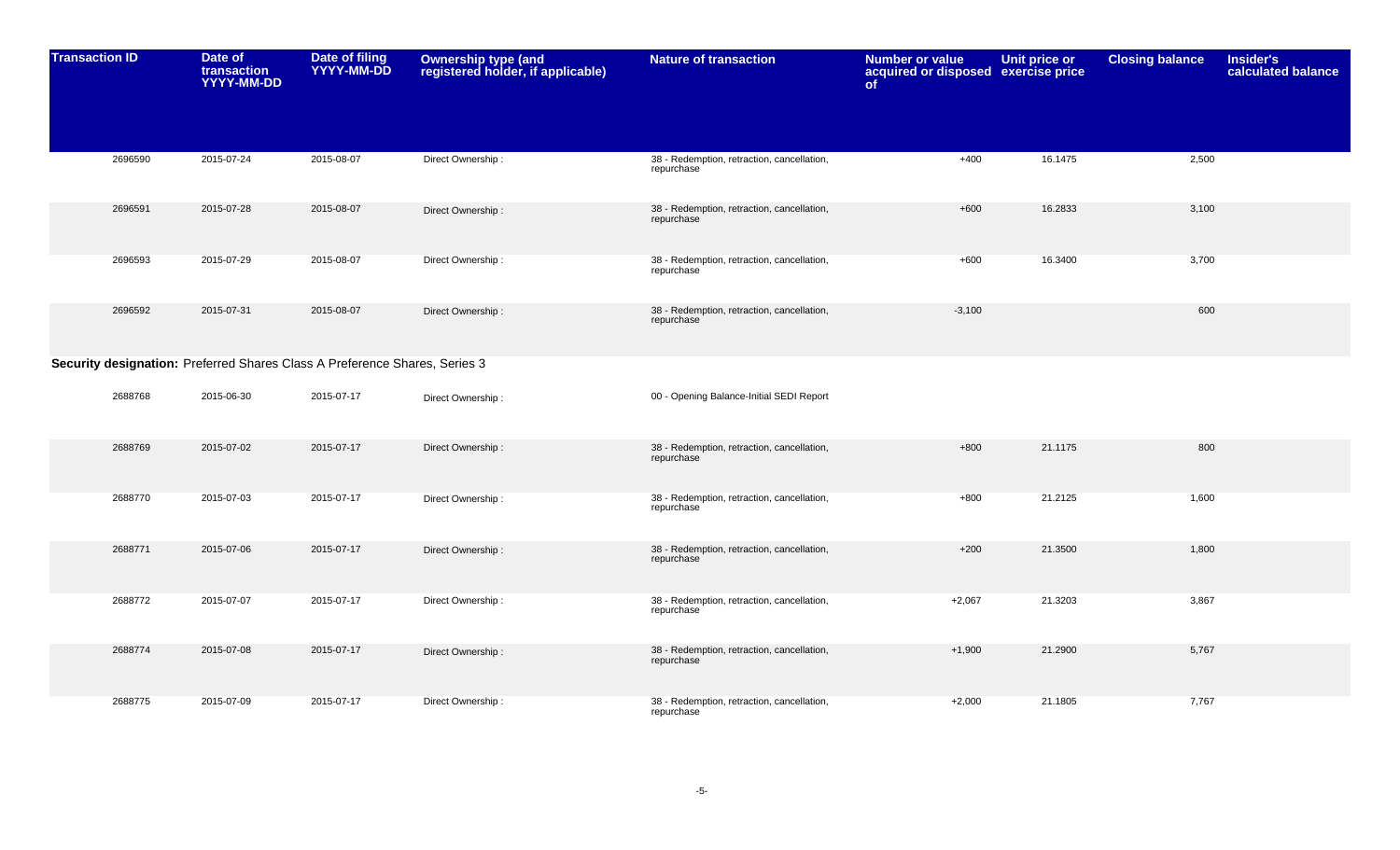| <b>Transaction ID</b> | Date of<br>transaction<br>YYYY-MM-DD | Date of filing<br>YYYY-MM-DD | Ownership type (and<br>registered holder, if applicable) | <b>Nature of transaction</b>                             | <b>Number or value</b><br>acquired or disposed exercise price<br>of | Unit price or | <b>Closing balance</b> | <b>Insider's</b><br>calculated balance |
|-----------------------|--------------------------------------|------------------------------|----------------------------------------------------------|----------------------------------------------------------|---------------------------------------------------------------------|---------------|------------------------|----------------------------------------|
|                       |                                      |                              |                                                          |                                                          |                                                                     |               |                        |                                        |
| 2688777               | 2015-07-10                           | 2015-07-17                   | Direct Ownership:                                        | 38 - Redemption, retraction, cancellation,<br>repurchase | $+2,000$                                                            | 21.2990       | 9,767                  |                                        |
| 2696598               | 2015-07-13                           | 2015-08-07                   | Direct Ownership:                                        | 38 - Redemption, retraction, cancellation,<br>repurchase | $+1,800$                                                            | 21.1433       | 11,567                 |                                        |
| 2696600               | 2015-07-14                           | 2015-08-07                   | Direct Ownership:                                        | 38 - Redemption, retraction, cancellation,<br>repurchase | $+2,000$                                                            | 20.7970       | 13,567                 |                                        |
| 2688780               | 2015-07-15                           | 2015-07-17                   | Direct Ownership:                                        | 38 - Redemption, retraction, cancellation,<br>repurchase | $-9,767$                                                            |               | 3,800                  |                                        |
| 2696602               | 2015-07-15                           | 2015-08-07                   | Direct Ownership:                                        | 38 - Redemption, retraction, cancellation,<br>repurchase | $+2,000$                                                            | 20.8005       | 5,800                  |                                        |
| 2696605               | 2015-07-16                           | 2015-08-07                   | Direct Ownership:                                        | 38 - Redemption, retraction, cancellation,<br>repurchase | $+2,000$                                                            | 20.2525       | 7,800                  |                                        |
| 2696608               | 2015-07-17                           | 2015-08-07                   | Direct Ownership:                                        | 38 - Redemption, retraction, cancellation,<br>repurchase | $+700$                                                              | 20.1943       | 8,500                  |                                        |
| 2696612               | 2015-07-20                           | 2015-08-07                   | Direct Ownership:                                        | 38 - Redemption, retraction, cancellation,<br>repurchase | $+2,000$                                                            | 20.0515       | 10,500                 |                                        |
| 2696616               | 2015-07-21                           | 2015-08-07                   | Direct Ownership:                                        | 38 - Redemption, retraction, cancellation,<br>repurchase | $+2,000$                                                            | 20.2180       | 12,500                 |                                        |
| 2696619               | 2015-07-22                           | 2015-08-07                   | Direct Ownership:                                        | 38 - Redemption, retraction, cancellation,<br>repurchase | $+2,067$                                                            | 20.0016       | 14,567                 |                                        |
| 2696622               | 2015-07-23                           | 2015-08-07                   | Direct Ownership:                                        | 38 - Redemption, retraction, cancellation,<br>repurchase | $+1,400$                                                            | 19.8021       | 15,967                 |                                        |
| 2696624               | 2015-07-24                           | 2015-08-07                   | Direct Ownership:                                        | 38 - Redemption, retraction, cancellation,<br>repurchase | $+1,900$                                                            | 19.9521       | 17,867                 |                                        |